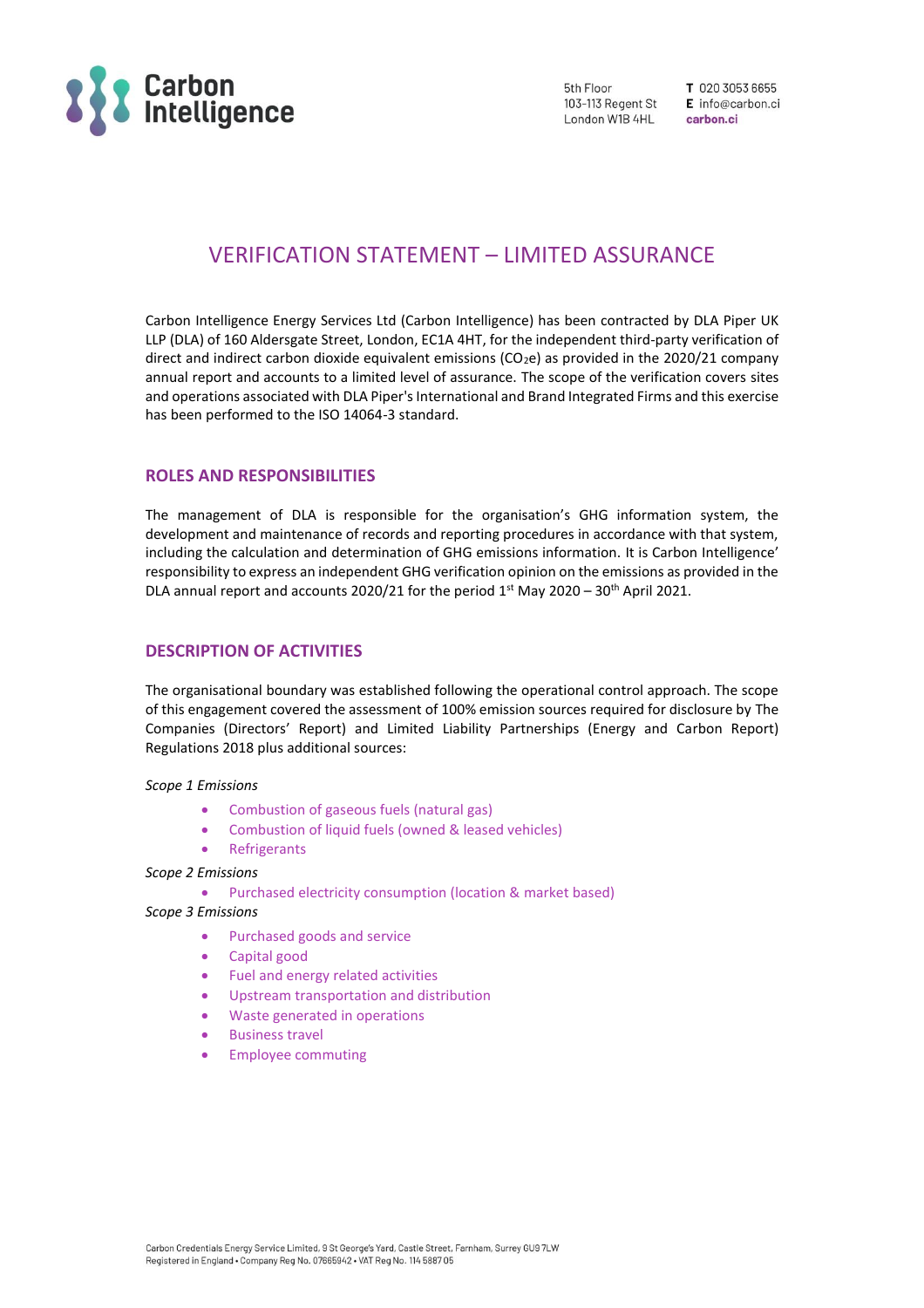

# **OBJECTIVES**

The objectives of this verification exercise were, by review of objective evidence, to confirm whether any evidence existed that the GHG emissions as declared in the organisation's GHG assertion were not: accurate, complete, consistent, transparent and free of material error or omission in accordance with the criteria outlined below.

## **CRITERIA**

Criteria against which the verification assessment was undertaken:

## i. **Reporting standard**:

- Scope 1 emissions: WRI/WBCSD: Greenhouse Gas Protocol: A Corporate Accounting and Reporting Standard, Revised Edition (the GHG Protocol)
- Scope 2 emissions: WRI: GHG Protocol Scope 2 Guidance: An Amendment to the GHG Protocol Corporate Standard
- Scope 3 emissions World Resources Institute/World Business Council for Sustainable Development Greenhouse Gas Protocol: Corporate Value Chain (Scope 3)
- ii. **Regulatory requirements:** Streamlined Energy and Carbon Reporting (SECR)
- iii. **Reference calculation methodologies:** CDP

# **LEVEL OF ASSURANCE AND MATERIALITY**

The level of assurance agreed is that of limited assurance. A materiality level of 5% was applied. Note that assessment of compliance and materiality was undertaken against the stated calculation methodology.

# **CONCLUSION & VERIFICATION OPINION**

We planned and performed our work to obtain the information, explanations and evidence that we considered necessary to provide a limited level of assurance based on the process and procedures conducted.

We conducted our verification of the GHG assertion of DLA, which included assessment of the company GHG information system and monitoring and reporting methodology. This assessment included the collection of evidence supporting the reported data and multiple checks relative to the provisions of the legislation, reporting standard and calculation methodologies referenced in the verification criteria. This statement shall be interpreted with the GHG assertion of DLA as a whole.

Carbon Intelligence's approach is risk-based, drawing on an understanding of the risks associated with calculating GHG emission information and the controls in place to mitigate these risks. Our examination included assessment, on a limited sample basis, of evidence relevant to the reporting of emission information.